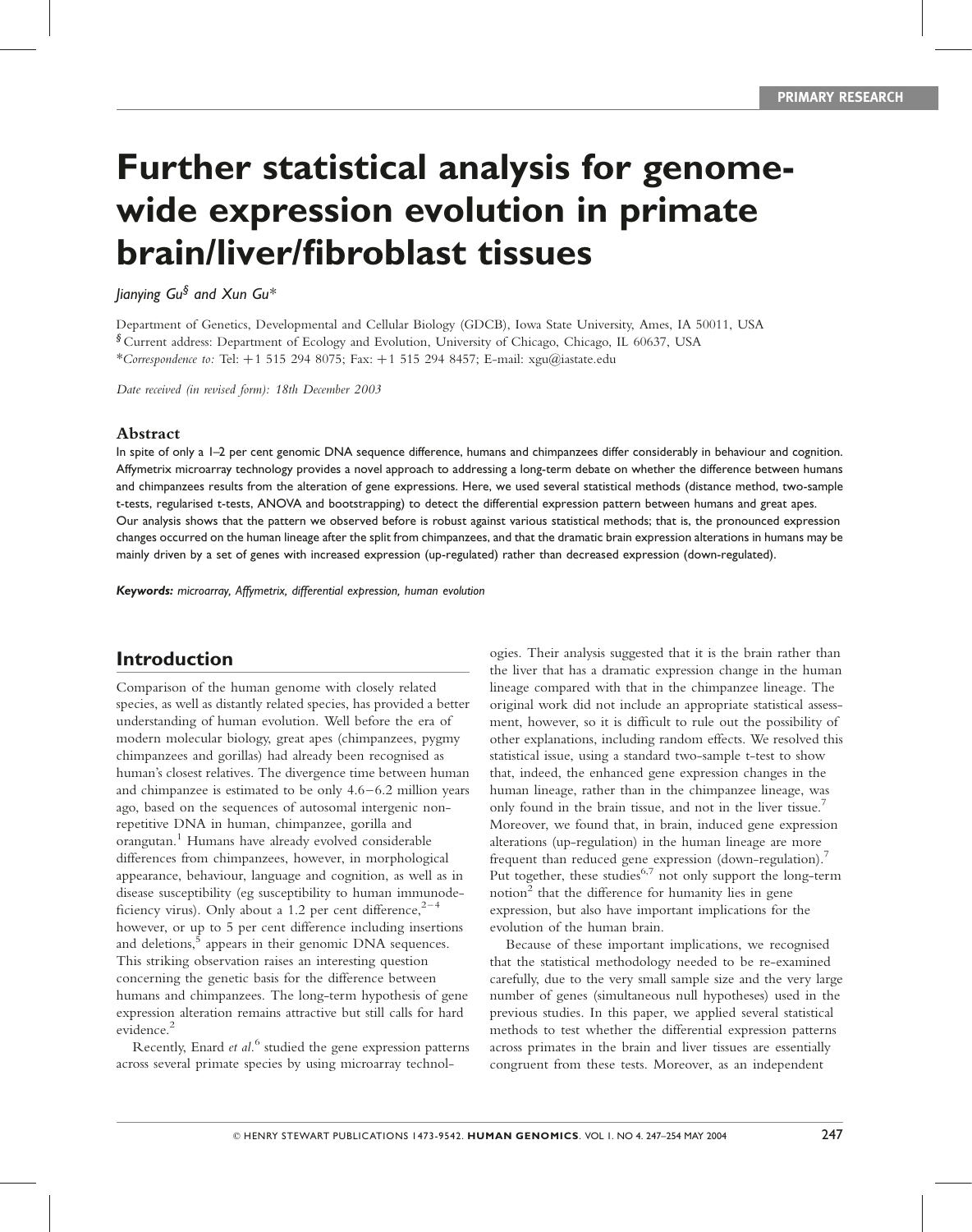dataset in the primate fibroblast tissue was available, <sup>8</sup> we incorporated it into our statistical analysis.

## Materials and methods

#### Gene expression data

We revisited the Affymetrix U95A array data reported by Enard et al. (2002), which is available at http://email.eva. mpg.de/'khaitovi/supplement1.html. The array, which contains oligonucleotides from approximately 12,600 human genes, was hybridised to the brain and liver tissues of human (Homo sapiens), chimpanzee (Pan troglodytes) and orangutan (Pongo pygmaeus). The brain and liver tissues from three adult male humans, three adult male chimpanzees and one adult male orangutan were collected, and two independent isolations of RNA were performed for each individual and analysed independently. The detailed experimental procedures are given in the original work. 6

In addition, gene expression data from 18 humans, ten pygmy chimpanzees (Pan paniscus) and 11 gorillas (Gorilla gorilla) from cultured fibroblasts, measured by Affymetrix U95Av2, was obtained from http://www.genome.org/cgi/  $content/full/13/7/1619/DC1.<sup>8</sup>$ 

#### Measurement of gene expression

The Bioconductor package affy (http://www.bioconductor. org), written in the R language, was used to read the primate Affymetrix data and convert probe level data to probe set (gene) level expression measurements. After background adjustment, normalisation and logarithm transformation, a gene-specific robust multichip average (RMA) measurement was used to represent the level of gene expression for each gene under certain analysis conditions. 9 Furthermore, because variation of expression measures between samples from the same individual is small, the average of the duplicates from one individual was used to represent the measure of expression for that individual.

#### Branch length analysis

Considering this gene expression data scatter at a 12,600 coordinate space, we defined the pairwise distance between the expression levels of two individuals  $i$  and  $j$  as follows:

(1) Absolute distance, which is the sum of all absolute differences between gene expression levels in two individuals, ie

$$
D_{ij} = \sum_{k=1}^{12,600} |(Y_{ik} - Y_{jk})|;
$$

(2) Euclidean distance

$$
D_{ij} = \sqrt{\left(\sum_{k=1}^{12,600} (Y_{ik} - Y_{jk})^2\right)};
$$

(3) Scaled Euclidean (statistical) distance

$$
D_{ij} = \sqrt{\left[\sum_{k=1}^{12,600} (Y_{ik} - Y_{jk})^2 / s_k^2\right]},
$$

where  $s_k^2$  is the estimation of variance for the kth gene.

We then calculated all pairwise distances among individuals. For simplicity, the average measure from all individuals of each species was used to represent the gene expression level in that species. As shown in Figure 1a, the branch lengths of human, chimpanzee and orangutan/gorilla species (denoted by  $b_H$ ,  $b<sub>C</sub>$  and  $b<sub>O/G</sub>$ , respectively) can be obtained from pairwise distances using the method of least squares and the MEGA2.1 software (downloaded from http://www.megasoftware.net/).<sup>10</sup> The ratio  $b_H/b_C$  can be interpreted as the ratio of expression changes that have occurred in the human lineage to those that have occurred in the chimpanzee lineage. Further, the reliability of this ratio estimation was examined by 1,000 bootstrap samples of 12,600 genes.

#### Testing for genes with differential expression between humans and chimpanzees

We have tested whether differences in expression among primate species are constant across different tissue types. <sup>7</sup> The first step is to identify genes with an altered level of expression between species for each tissue type. For example, between humans and chimpanzees, the null hypothesis is  $H_0$ :  $\mu_{HK}$  =  $\mu_{Ck}$ ; where  $\mu_{Hk}$  is the population mean of expression levels of gene k in the human species, and  $\mu_{Ck}$  is the population mean of expression levels of gene k in the chimpanzee species in a specific tissue (brain, liver or fibroblasts). Since our dataset was limited in the number of replicates, several statistical testing methods were applied to eliminate the potential bias due to violation of underlying assumptions.

t-test. In our earlier report, we adopted a standard twosample t-test to detect genes with differential expression between humans and chimpanzees. 7 For a given gene k, under the assumption of normality and independence of gene expression levels, the t-statistic follows a student's t-distribution. A p value (the probability of seeing results as, or more, extreme as those actually observed if the null hypothesis were true) can be obtained by comparing the calculated t-statistic with a standard t-distribution. Given a certain level of significance (eg  $\alpha = 5$  per cent), one can declare a gene to be significantly differentially expressed in two species if the p value for this gene is less than  $\alpha$ .

Regularised t-test (Cyber-T) under a Bayesian framework. We are fully aware that oligonucleotide array experiments were replicated only a few times in this study, so that the estimation of the t-statistic may be a poor estimator of the true variance among individuals within a species. Thus, a Bayesian probabilistic framework was applied to improve the variance estimation, which produced a regularised t-test.<sup>11</sup> In addition to the empirical sample variance estimated from real observations,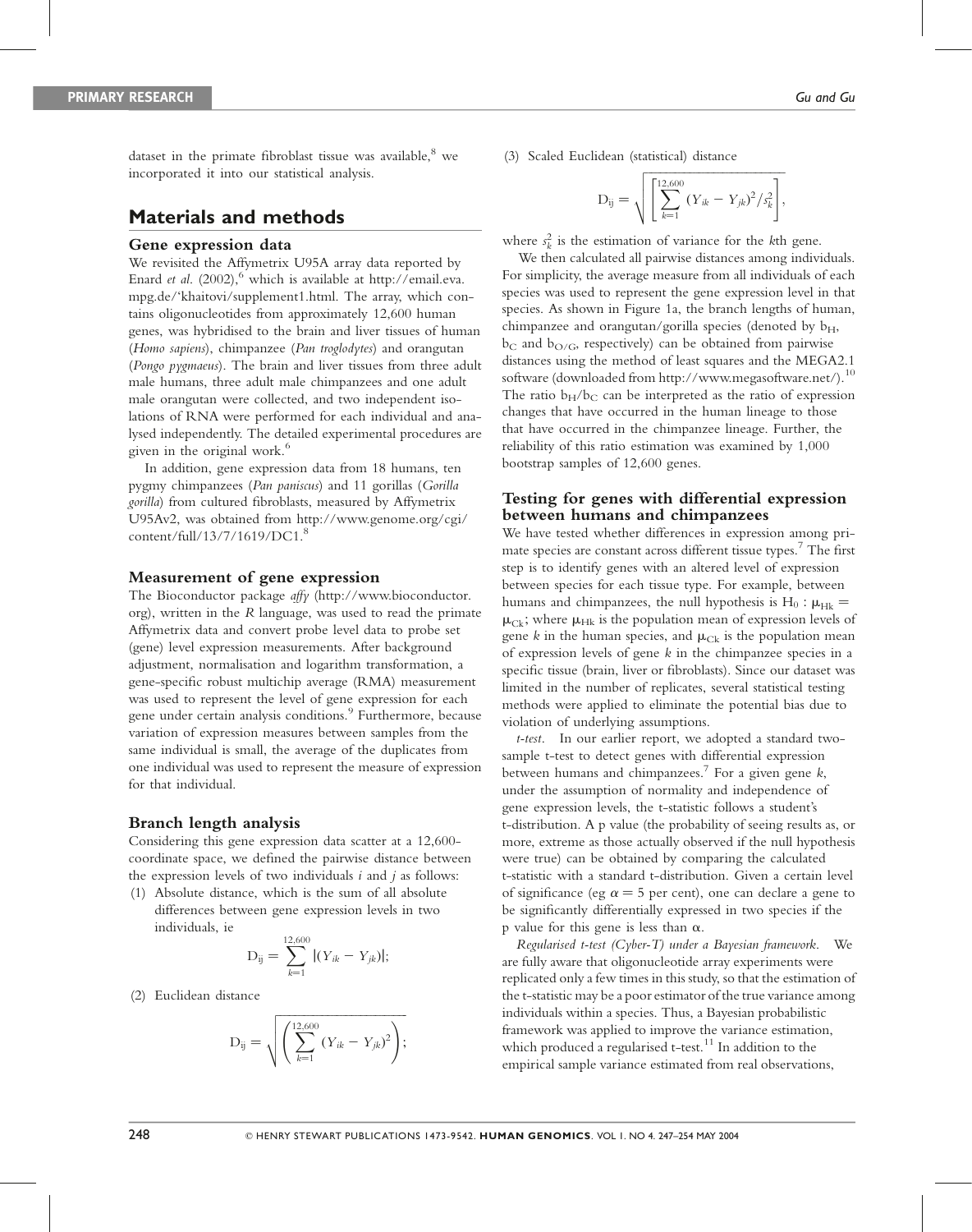

Figure 1. Bootstrapping of the ratio of expression changes that have occurred in the human lineage to those that have occurred in chimpanzee lineage ( $b_H/b_C$ ) in brain and liver tissue. (a) Diagram of branches of three species, human, chimpanzee and orangutan. (b) Bootstrapping of the branch ratios using the absolute distance;  $b_H/b_C$  was estimated to be 1.95 and 1.01 in the brain and liver tissue, respectively. (c) Bootstrapping of the branch ratios using Euclidean distance;  $b_H/b_C$  was estimated to be 1.87 and 1.07 in the brain and liver, respectively. (d) Bootstrapping of the branch ratios using scaled Euclidean distance;  $b_H/b_C$  was estimated to be 1.75 and 1.02 in the brain and liver, respectively.

prior background variation for several 'pseudo-observations' (ie, local average of the variances for genes showing similar expression levels) was also taken into account. A regularised t-test was then employed by replacing the empirical sample variance in the previous t-test by the posterior variance estimator, as implemented in the Cyber-T software package (http://genomics.biochem.uci.edu/genex/cybert/).

ANOVA and bootstrap. In addition to the t-test, we applied a non-parametric bootstrap approach for identifying significant differential expression. First we fitted a linear model —

$$
Y_{ijk} = \mu + \tau_i + \gamma_k + (\tau \gamma)_{ik} + s_{j(i)} + \varepsilon_{ijk}
$$

— where  $Y_{ijk}$  is the expression level from species  $i$  ( $i = 1, 2, 3$  for human, chimpanzee and orangutan); individual  $j$  ( $j = 1, 2, 3$ 

for human and chimpanzee and  $j = 1$  for orangutan); and gene  $k$  ( $k = 1, 2, \ldots, 12, 600$ ). Two random terms are included in this linear model;  $\epsilon_{ijk}$  are random errors and  $s_{i(i)}$  are random subject effects accounting for variation within species. We assume that the means of  $s_{i(i)}$  and  $\varepsilon_{ijk}$  are both equal to zero; the variances of  $s_{j(i)}$  and  $\varepsilon_{ijk}$  are  $\sigma_0^2$  and  $\sigma^2$ , respectively. For the fixed (non-random) terms,  $\tau_i$  represents the additive effect due to the *i*th species that is common to all genes;  $\gamma_k$ represents the additive effect due to the kth gene that is common to all species; and the interaction terms  $(\tau \gamma)_{1k}$  and  $(\tau \gamma)_{2k}$  allow for the effect of the kth gene to vary with species (the subscript being '1' for human and '2' for chimpanzee), such that we consider genes with non-zero interaction terms  $[(\tau \gamma)_{1k} - (\tau \gamma)_{2k}]$  to be differentially expressed between human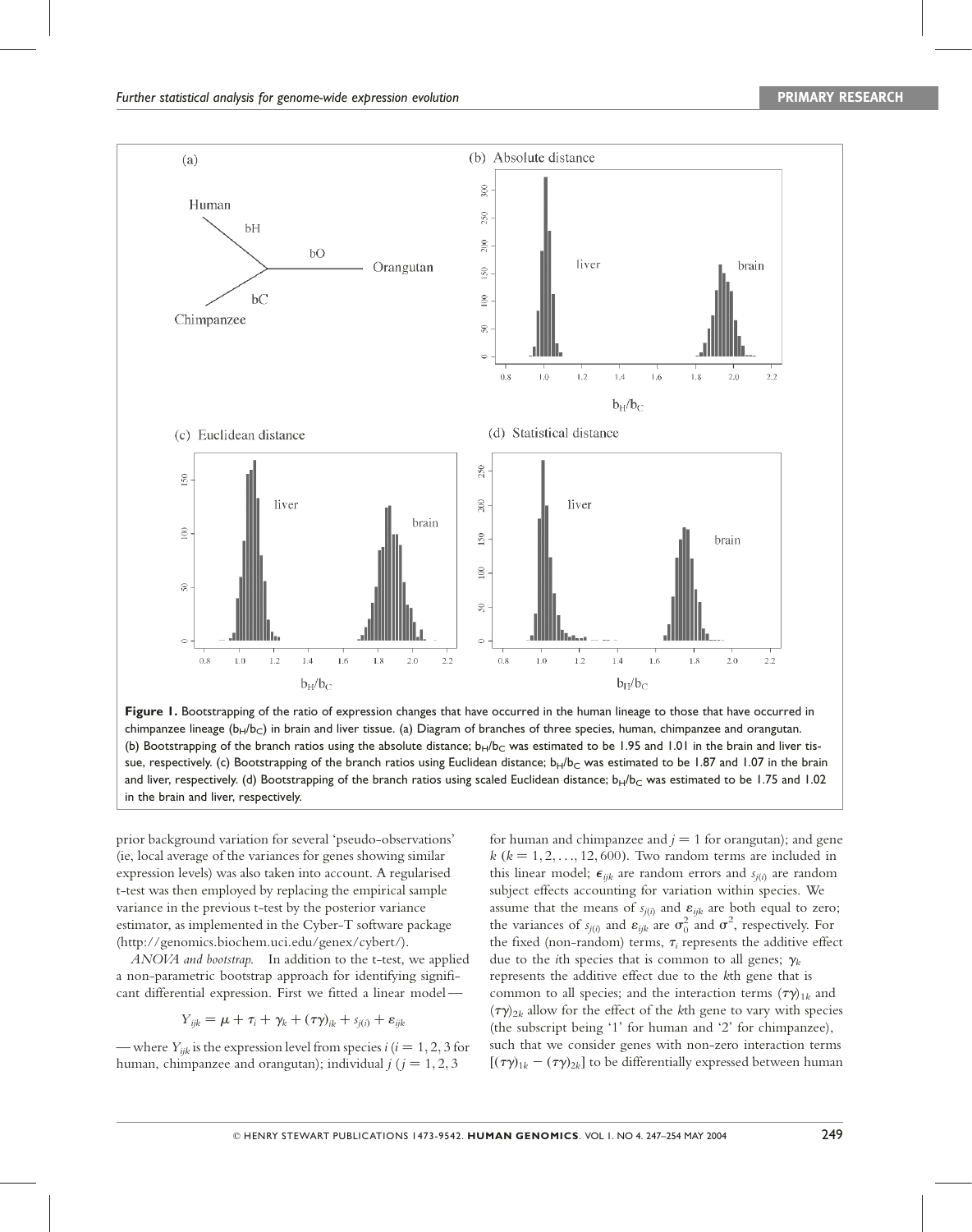and chimpanzee. A bootstrapping approach<sup>12</sup> was conducted to test the hypothesis:  $(\tau \gamma)_{1k} - (\tau \gamma)_{2k} = 0.^{13}$ 

## Predicting the phylogenetic location and the trend of expression change between human and chimpanzee (or pygmy chimpanzee) in brain, liver and fibroblast tissues

We obtained sets of differentially expressed genes between human and chimpanzee in different tissues, based on the statistical tests described above. For each selected gene, we then used the orangutan (or gorilla) as a reference to infer the lineage in which the gene expression alteration occurred. We classified the selected differentially expressed genes between human and chimpanzee based on two additional tests for null hypotheses: (1) whether the gene expression in orangutan (or gorilla in fibroblast data) is different from that in human; and (2) whether the gene expression in orangutan (or gorilla) is different from that in chimpanzee. As shown in Figure 2, for a certain significance level  $(\alpha)$ , the genes with a significant difference between human and chimpanzee can be categorised into one of the four following groups, according to the most parsimonious rule. (1) Diversified group: gene expression level in three species are significantly different from each other; (2) Chimpanzee lineage  $(L<sub>C</sub>)$ -specific group: gene expression in orangutan (or gorilla) is significantly different from that in chimpanzee but not from that in human, suggesting the expression change may occur specifically in the chimpanzee lineage after the human–chimpanzee split; (3) Human lineage  $(L_H)$ -specific

group: gene expression in orangutan is significantly different from that in human but not from that in chimpanzee, suggesting the expression change may occur in the human lineage; and (4) Unclassified group: expression in orangutan (or gorilla) is not significantly different from that in both chimpanzee and human. For each gene that belongs to group 2 or 3, we further inferred the direction of

## **Results**

## Overall expression changes in humans and chimpanzees: More changes detected in the brain

expression change — induced or repressed.

We mapped the change in the level of expression between human and chimpanzee onto the phylogenetic tree, where the branch length for each species, ie  $b_H$ ,  $b_C$  or  $b_O$  (or  $b_G$ ), was obtained using the least squares method given the pairwise distance matrices for 12,600 genes in different individuals (see Figure 1a, and the Methods section). Here, the branch length for each species can be interpreted as the measure of overall alteration in gene expression that has occurred in that lineage. In particular, the ratios of expression changes that have occurred in human lineage to those that have occurred in chimpanzee lineage  $(b_H/b_C)$  in the brain and the liver can serve as important indicators for the alterations since the human–chimpanzee split. The branch ratios were estimated to be 1.95 and 1.01 in brain tissue and liver tissue respectively, using the absolute distance — 1.87 and 1.07, respectively (Euclidean distance) or 1.75 and 1.02, respectively (scaled Euclidean distance). Moreover, 1,000



Figure 2. Schematic phylogeny in primates and classification of differentially expressed genes between humans and chimpanzees. (1) Diversified group: gene expression levels in the three species are significantly different from each other. (2) Chimpanzee lineage (LC)-specific group: gene expression in the orangutan is significantly different from that in the chimpanzee but not from that in the human. Gene expression is induced (I) if  $b > a$ , or is repressed (R) if  $b < a$  in the chimpanzee lineage. (3) Human lineage (L<sub>H</sub>)-specific group: gene expression in the orangutan is significantly different from that in the human but not from that in the chimpanzee. Gene expression is induced (I) if  $b > a$ , or is repressed (R) if  $b < a$ , in the human lineage. (4) Unclassified group: expression in the orangutan is not significantly different from that in both chimpanzee and human. The gene expression level is characterised as a, b, c and a $^{\prime}$ , where a $/\mathrm{a}^{\prime}$ , b and c are significantly different and a and a $^{\prime}$  are not.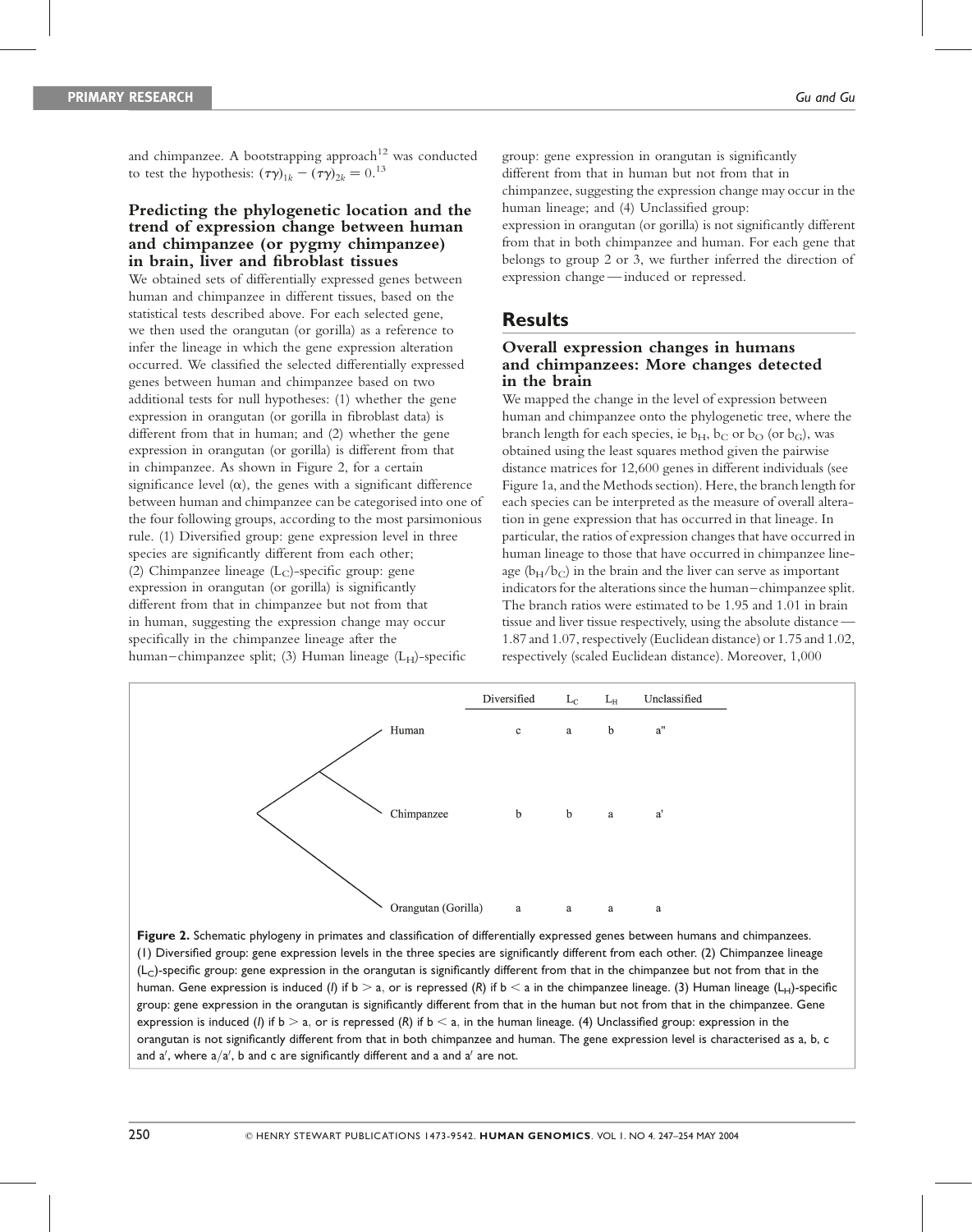bootstrap samples or 12,600 genes confirmed that the ratio estimation is largely reliable (Figure 1b-d). Consistent with the conclusion of Enard et al.,<sup>6</sup> the analysis of overall expression suggested that expression changes occurred in the human lineage more frequently than they occurred in the chimpanzee lineage in brain tissue, although this is not the case in liver tissue. In the independent analysis in fibroblasts, 8 the estimated ratio of expression change in the human lineage to that in the chimpanzee lineage is about 1.3, which is higher than that in the liver but lower than that in the brain (data not shown).

## Differentially expressed genes between humans and chimpanzees: More changes detected in the liver than in the brain

The two-sample t-test, the regularised t-test and the bootstrapping approach were employed to test the hypothesis that the expression pattern of a particular gene in the human lineage is the same as that in the chimpanzee lineage, and the significance level (p-value) was determined for each gene. Without consideration of the multi-testing problem, the total number of genes predicted to be differentially expressed between humans and chimpanzees was determined by choosing the significance level  $\alpha$  ( $p < \alpha$ ), as shown in Table 1. It is noteworthy that these methods revealed the congruent expression pattern regardless of the  $\alpha$  value chosen. The most differentially expressed genes are in liver tissue and the least differentially expressed genes are in brain tissue; this may reflect the stringent functional constraints on brain evolution. In general, the t-test appeared to be the most conservative method used, since in all brain, liver and fibroblast tissues, fewer genes with small p-values were detected, compared with the other two methods. Nevertheless, we calculated the correlation coefficient of ranks of p-values. Overall, the correlations of p-values from any two methods were greater

than 0.75, suggesting a reasonably high agreement between different testing methods.

## Lineage specific expression: Enhanced expression level for brain-expressed genes in the human lineage

At different significance levels  $(\alpha)$ , a list of genes was shown to be expressed at statistically significant different levels between humans and chimpanzees (Table 1). By using orangutan (or gorilla, using fibroblast tissue) as a reference, these genes were classified into four different expression pattern groups: diversified, chimpanzee lineage-specific, human lineagespecific and unclassified (see the Methods section). The number of genes falling into each expression change group was counted using each statistical testing method. The expression changes of brain-expressed (or liver-expressed or fibroblast-expressed) genes in the human lineage versus that in the chimpanzee lineage, as measured by the ratio  $L_H/L_C$ , were calculated. For the conservative t-test method, the  $L_H/L_C$ ratio for brain-expressed genes ranged from 2.76 to 3.22 for  $\alpha = 0.05 - 0.001$  (Table 2); in each case the null hypothesis  $L_H/L_C = 1$ , which suggested that the expression changes occurring in the human and in the chimpanzee lineage are almost equal, was rejected at  $p < 0.001$ . By contrast, the  $L_H/$ L<sub>C</sub> ratio for liver-expressed genes was virtually equal to one in all cases. This suggested that brain expression changes in the human lineage are more frequent than those in the chimpanzee lineage, regardless of the significance level  $(\alpha)$  chosen. Analogously, the regularised t-test and the bootstrap method detected a similar pattern of increased expression changes in the human lineage in brain tissue (Table 2). Our multiple statistical methods have provided robust evidence for supporting the notion of dramatic expression changes for brainexpressed genes in the human lineage. 6 In the independent

| <b>Testing methods</b> | <b>Tissues</b> |       | Significance level ( $\alpha$ ) |       |       |  |  |
|------------------------|----------------|-------|---------------------------------|-------|-------|--|--|
|                        |                | 0.05  | 0.02                            | 0.01  | 0.001 |  |  |
| Standard t-test        | <b>Brain</b>   | 1,988 | 1,087                           | 670   | 3     |  |  |
|                        | Liver          | 3,611 | 2,404                           | 1,725 | 440   |  |  |
|                        | Fibroblast     | 2,865 | 2,177                           | 1,826 | 988   |  |  |
| Regularised t-test     | <b>Brain</b>   | 2,324 | 1,675                           | 1,364 | 754   |  |  |
|                        | Liver          | 4,259 | 3,471                           | 2,991 | 1,962 |  |  |
|                        | Fibroblast     | 3,010 | 2,314                           | 1,918 | 1,111 |  |  |
| Bootstrap              | <b>Brain</b>   | 1,869 | 1,317                           | 993   | 402   |  |  |
|                        | Liver          | 3,687 | 2,818                           | 2,280 | 1,080 |  |  |

Table 1. The number of differentially expressed genes between humans and chimpanzees, detected by different statistical methods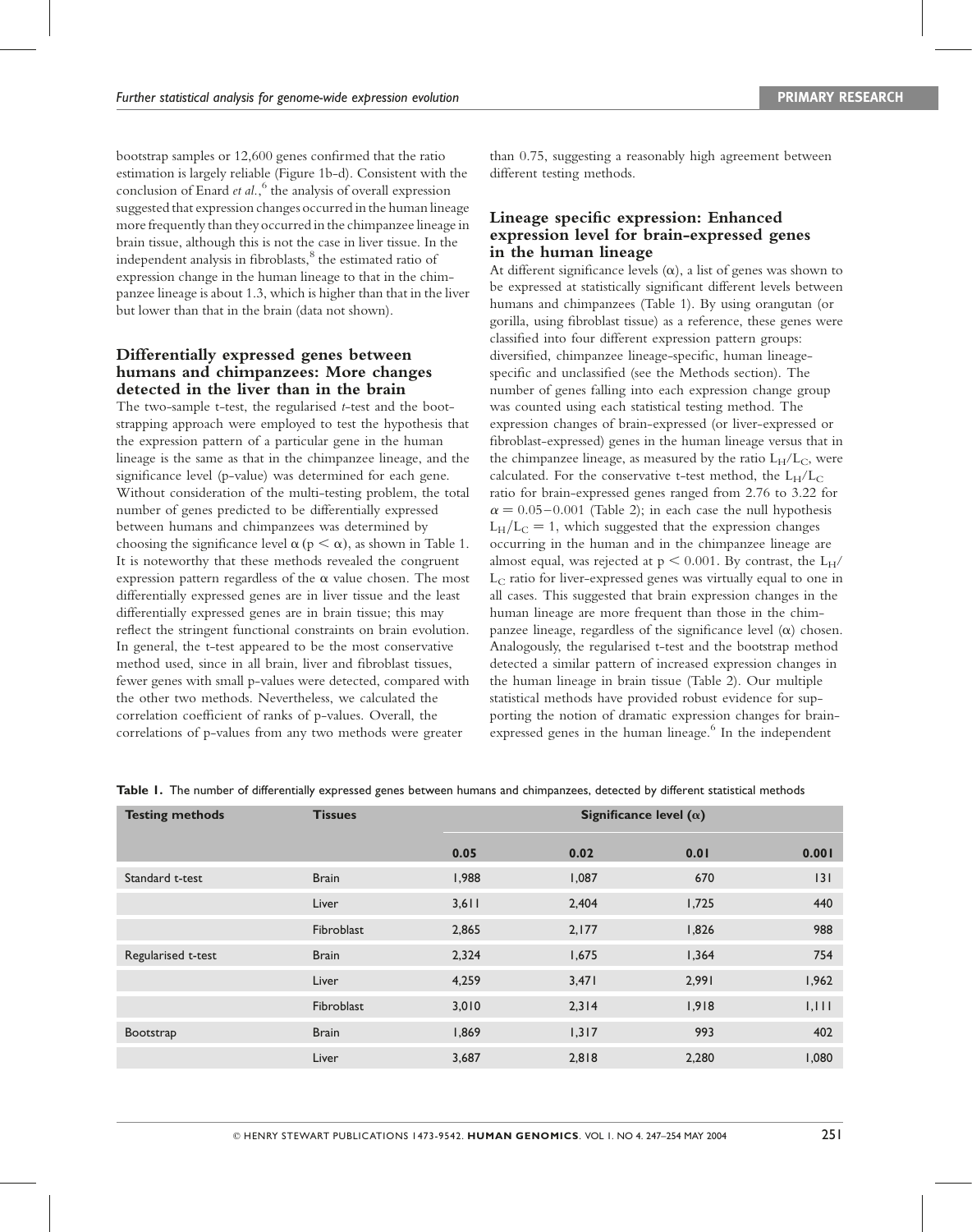| <b>Testing methods</b> | <b>Tissues</b> |      | Significance level $(\alpha)$ |      |       |  |  |
|------------------------|----------------|------|-------------------------------|------|-------|--|--|
|                        |                | 0.05 | 0.02                          | 0.01 | 0.001 |  |  |
| Standard t-test        | <b>Brain</b>   | 3.13 | 3.22                          | 2.88 | 2.76  |  |  |
|                        | Liver          | 1.00 | 1.01                          | 1.02 | 1.03  |  |  |
|                        | Fibroblast     | 1.69 | 1.74                          | 1.73 | 1.72  |  |  |
| Regularised t-test     | <b>Brain</b>   | 2.76 | 2.88                          | 2.93 | 2.96  |  |  |
|                        | Liver          | 1.00 | 1.05                          | 1.04 | 1.12  |  |  |
|                        | Fibroblast     | 1.03 | 1.10                          | 1.13 | 1.26  |  |  |
| Bootstrap              | <b>Brain</b>   | 3.14 | 3.27                          | 3.20 | 4.11  |  |  |
|                        | Liver          | 0.99 | 1.06                          | 1.07 | 1.20  |  |  |

Table 2. The ratio of gene expression changes that have occurred in the human lineage to those that have occurred in the chimpanzee lineage  $(L_H/L_C)$ .

analysis of cultured fibroblast cells, although the  $L_H/L_C$  ratios were consistent across all significance level, they varied between different statistical testing methods  $(\sim 1.7 \text{ using the})$ standard t-test and  $\sim$  1.1 using the regularised t-test).

For genes that have been identified as chimpanzee lineagespecific  $(L_C)$  or human lineage-specific  $(L_H)$ , we can further infer the change in direction of the evolutionary event using the orangutan (or gorilla, using fibroblast tissue) as an outgroup; that is, from low to high expression level (induction, denoted by *I*), or from high to low expression level (repression, R) (see Figure 2 for illustration). All three methods revealed that among the human lineage-specific expression changes, more genes had been induced than repressed in brain tissue, whereas there was no strong evidence for a differential induction/repression pattern in liver and fibroblast tissue (Figure 3). For example, using the two-sample t-test, the induction/ repression  $(I/R)$  ratio in the brain ranged from 2.21 to 5.90 in the human with different significance levels  $\alpha$ , assigned; this ratio was statistically greater than one. By contrast, for liverexpressed genes, the I/R ratio ranged from 0.86 to 1.33 in the human, which was not significantly greater than one. The patterns in fibroblast-expressed genes were not clear according to the different statistical methods used. Interestingly, in the chimpanzee lineage, the induction/repression  $(I/R)$  ratio fluctuated around two for both brain- and liver-expressed genes, and was sensitive to the significance level, while in fibroblast tissue the I/R ratio was close to, or lower than, one (Figure 3).

# **Discussion**

Our comparative analysis of Affymetrix microarray data in human, chimpanzee and orangutan tissues (brain, liver and fibroblast) $6.8$  has provided fairly strong statistical evidence for the hypothesis that after the split between humans and

chimpanzees, the change of expression pattern in the human brain became more dramatic than that in the chimpanzee brain, as suggested by our previous study.<sup>7</sup> Interestingly, these results are not only statistically significant, but also are further supported by a more recent independent study.<sup>14</sup>

Hsieh et al. have interpreted the finding, shown both in the present study and in previous studies, 6-8 that more genes have undergone divergence between the human and chimpanzee lineage in liver than in the brain tissue, as evidence that it is not clear that expression divergence has been accelerated in the human brain.<sup>15</sup> Those authors appeared to have confused two issues: (1) more genes are expressed in the liver than in the brain, which may be true for all primates, even mammals; and (2) there have been more expression changes in the human brain than in the chimpanzee brain after the speciation. The whole point of our discussion here, as well as that of previous studies,  $6-8,14$  concerns the second, rather than the first point, although the first issue itself is also very interesting. Indeed, no one is claiming that, between the human and the chimpanzee, the absolute number of differentially expressed genes in the brain is higher than that in all other tissues. What is important is that the asymmetric expression that has evolved between the human and the chimpanzee has so far only been found in the brain. Moreover, we have shown that induction (increased gene expression) in the human brain is much more frequent than repression (decreased gene expression), <sup>7</sup> which is consistent with the finding of elevated gene expression levels in the human cortex. 14 In this paper, we applied various statistical methods, including regularised t-tests and bootstrap methods, in addition to two-sample t-tests, to confirm these important results.

Different statistical tests are based on different assumptions, and some of these may not necessarily hold for a given dataset. Thus, the robustness of our main results, obtained from using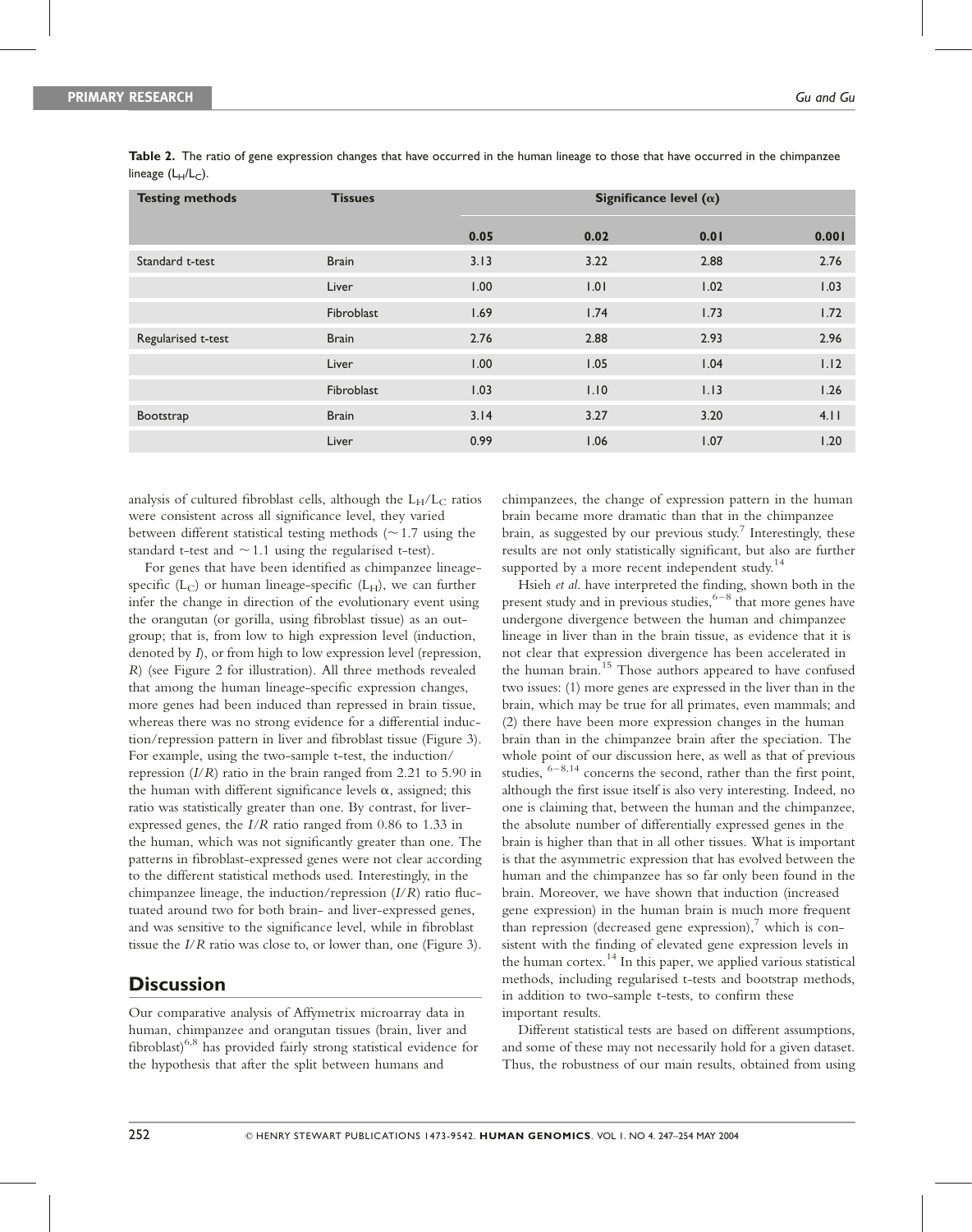

#### (b) Regularised t-test





various methods, becomes important. As shown above, it seems that our results are indeed robust. We also notice that the selected sets of differentially expressed genes are largely consistent, although do not perfectly match (not shown). In spite of the fact that the classification of phylogenetic location of occurrence of expression changes may differ somewhat between these methods, this hardly alters the ratio of expression changes between the human and the chimpanzee lineages. The enhanced expression level for some brainexpressed genes (up-regulation) in the human lineage may have played an important role in the emergence of human beings;<sup>14</sup> this certainly deserves further investigation. Our study has suggested that the analysis of microarray data provides a starting point for the identification of key regulators involving the evolution of the human brain and a better understanding of human evolution. Large-scale, multi-tissue and high-quality microarray data, with sufficient replicates, are essential for acheieving this goal.